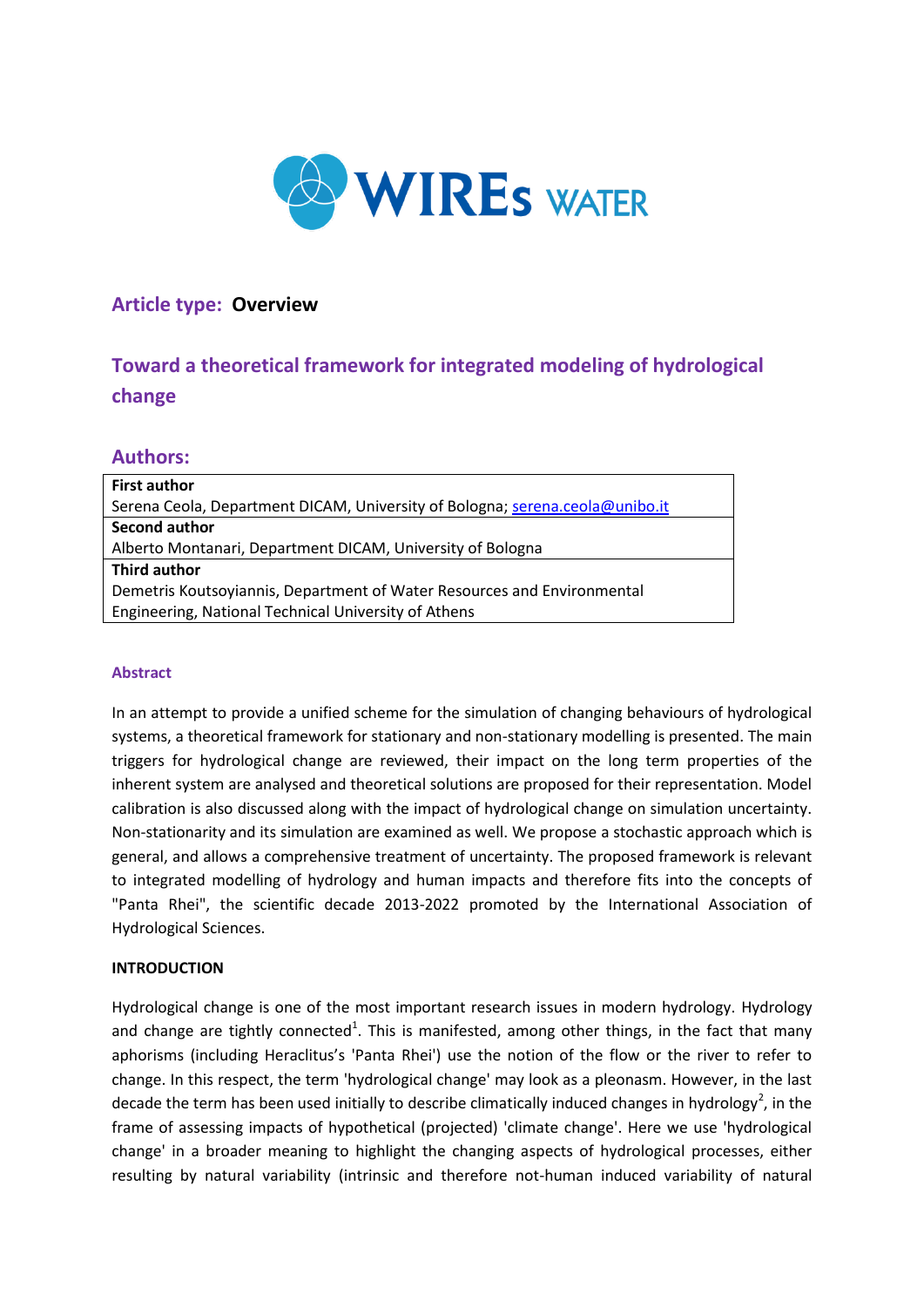processes) or human induced (anthropogenic influences, particularly due to catchment modifications). Hydrological change is thus a shift in the regime of selected hydrological processes and/or the behaviour of the related control volume and/or boundary conditions. Hydrological change may be manifested through a variation in catchment and/or aquifer conditions, which imply an alteration of the related hydrological variables. Shifts are not necessarily permanent: they may be due to the presence of long term fluctuations, whose time scale should be sufficiently extended, therefore excluding short term variations like those induced by seasonality. Hydrological change may also result from the expansion of the timescales of interest for decision making problems, which imply a focus on long term properties of the considered system.

The emergence of unprecedented patterns in water-related environmental processes has been reported in several recent contributions<sup>3-6</sup>, thus pointing out how relevant changes are affecting the fundamental hydrological dynamics<sup>7</sup>. The impact of hydrological change on natural hazards, and consequently on the related risks affecting human settlements and activities, mainly catalyses the interest of researchers. Indeed, water plays a central role for societal systems and therefore any change affecting water security, and water related risks in general, is a matter of concern for society $1.8$ .

However, hydrological change is still "a well known unknown"<sup>9</sup>. On the one hand, humans are well aware that environmental systems are continuously changing and unrepeatable<sup>10-12</sup>. It is well known that natural variability is multifaceted and may induce the occurrence of continuously evolving situations. Indeed, if one looks at the morphology and land cover of catchments it is evident that they evolved through a series of unprecedented events. The unrepeatability of hydrological processes is related to water flow<sup>9</sup>, which inevitably changes its surroundings by the associated transfer of mass and energy (e.g. by erosion and deposition).

On the other hand, natural variability and the associated change are poorly known. The analysis of distinctive features and time scales of hydrological change together with the assessment of human impacts on environmental change and risks are still open research challenges. Indeed, fundamental questions remain unsolved such as "To what extent humans may affect the global water cycle?"<sup>13</sup> and "How to model the interactions and feedbacks between natural systems and society?"<sup>14-16</sup>. Furthermore, it is not clear to date how hydrological change can be interpreted and modelled. This lack of clarity is inducing relevant misconceptions, like for instance the widespread belief that change is a synonym for non-stationarity which implies that non-stationary approaches are needed to predict the impact of change. As a matter of fact, a systematic theoretical framework for dealing with hydrological change is still lacking.

The awareness of the above research challenges is the reason why the International Association of Hydrological Sciences has decided to focus on "Change in Hydrology and Society" during the scientific decade 2013-2022, by launching the "Panta Rhei" research initiative<sup>9</sup>. A consultation with the scientific community, through a blog and face-to-face discussions, which were often held during scientific meetings of the most important international geophysical and hydrological societies, defined the subject of the scientific decade. To address the challenges of societal and environmental change and deepen the knowledge of in-between hydrological systems, "Panta Rhei" aims to promote frontier scientific research with a joint effort of the worldwide hydrologic community. The activity of "Panta Rhei" is being structured in research themes to address selected research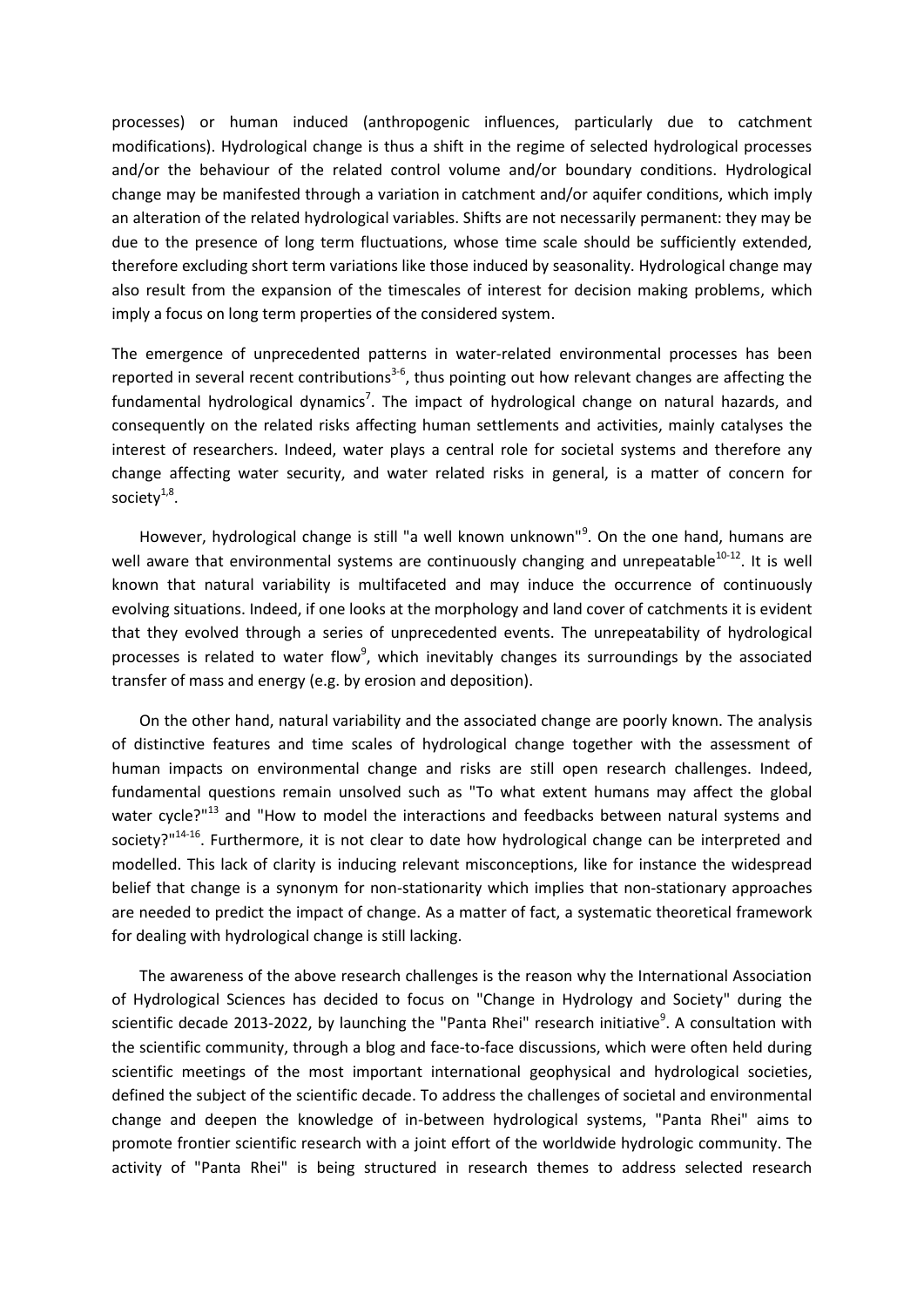questions, and will be carried out by single working groups. More details can be found in the "Panta Rhei" Science Plan (available at [http://www.iahs.info/pantarhei\)](http://www.iahs.info/pantarhei).

The purpose of this paper is to summarise ideas for the development of a theoretical framework to support the interpretation and modelling of hydrological change, therefore contributing to the "Panta Rhei" research targets. To this aim, we present here an overview of the foremost available approaches to deal with hydrological change, to better clarify how to (i) comprehend the changing behaviour of hydrological systems, (ii) improve our capability to support hydrological design, and finally (iii) contribute to address the urgent societal issues related to water and environmental risks.

## **PHYSICAL REASONS FOR HYDROLOGICAL CHANGE, PERCEPTIONS AND PARADOXES**

As stated in the Introduction, there is increasing awareness that environmental processes are in a continuous state of change. However, the occurrence or even the communication emphasis in recent times of seemingly unusual events has reinforced the concern that hydrological systems may be undergoing unprecedented changes. Another relevant aspect to consider is related to the possibility that the above changes are human induced, in view of the massive development that modern society experienced in many regions of the world in the last decades. Indeed, the physical considerations that may justify an unprecedented change are multifaceted.

A possible physical motivation for hydrological change that attracts the interest of researchers is climate change<sup>5,8,17-28</sup>. There is no doubt that climate has ever been changing, as suggested by paleoclimate proxies which show that the climate has never been static<sup>29</sup>. Climate change is certainly a potential driver of hydrological change, but the interaction between climate and hydrology is very complex and attempts to simulate it through climatic models did not provide satisfactory results<sup>30-33</sup>. As a consequence, intense research activity has been triggered to correct the climate model results, giving rise to the so-called downscaling methods $^{34}$ .

There are other obvious changes that affect the hydrological regime, including increased irrigation demand, land use transformation and agricultural practices (e.g. use of fertilizers and pesticides), pollution of streams and aquifers as a result of urban activities, and perturbations of the natural water balance through overexploitation of groundwater, resulting in a dramatic lowering of water tables and, in coastal areas, salt water intrusion<sup>17,35,36</sup>. In other words, direct human influence on hydrological change may prevail over the more indirect climate change effects, as highlighted by several extreme events mainly caused by urbanisation of flood prone areas<sup>37</sup>, river training and increased imperviousness of catchments.

Unfortunately the information and knowledge of hydrological processes is limited. Systematic hydrological measurements only started in the eighteenth century and therefore it is not easy to assess whether recent hydrological events can be classified as unprecedented. An important exception is represented by the Nilometer data set, which contains information of annual minimum and maximum water lever of the Nile for over eight centuries<sup>38</sup>. While the Nilometer water levels do not enable reconstruction of the hydrological processes in the huge Nile basin, they provide precious information about the decadal and centennial changes in hydrological behaviour. Indeed they show that the occurrence of extreme (maximum and minimum) water levels changes dramatically through decades and centuries<sup>1</sup>.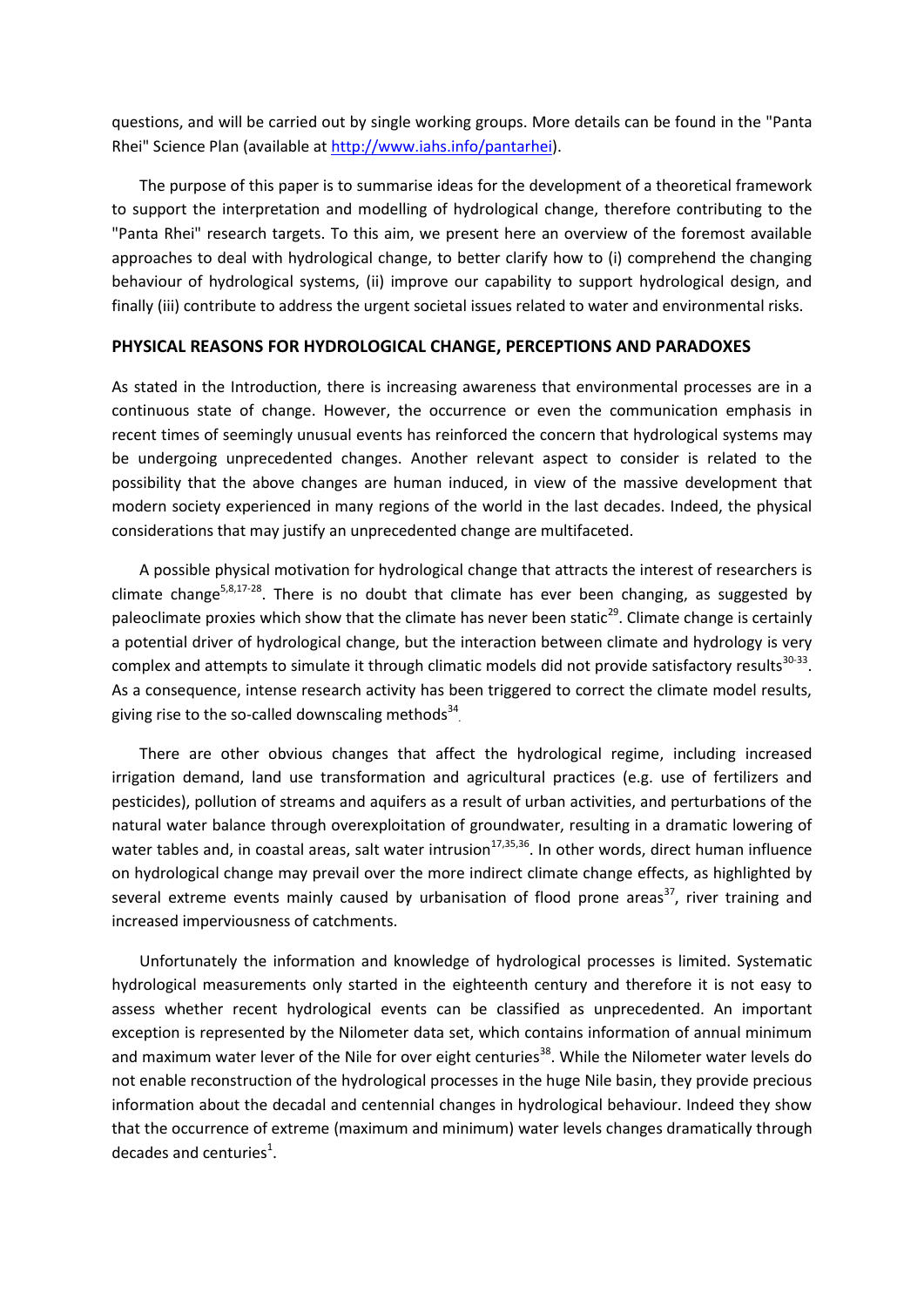We may thus infer that catastrophic events and their grouping in time are likely not unprecedented. What certainly is unprecedented is the drastic improvement in the last decades of the communication means that make the dissemination of information on catastrophic events much easier. The enhanced availability of both monitoring activities and information may lead to a biased perception that extreme events became less rare. Indeed, the frequency of monitored events is not coincident with the actual frequency of events. In this respect, a sociological element that leads to biased interpretation of flood trends has been recently noted $^{18}$ : a recent large flood in a catchment often triggers a study on the flood history of that catchment which will naturally find there was a large flood at the end of the record. What is actually needed is the simultaneous analysis of many catchments in a large region<sup>39</sup>, which will help to reduce the chances of these self-fulfilling prophesies. In addition, the perceived increase of the frequency of extreme hydrological events may be also associated to the enhanced exposure and vulnerability of human settlements and activities in the last decades<sup>37</sup> (see Sidebar - Flood events as an indicator of hydrological change). As a consequence, the same natural event may lead to a greater damage (and attention) nowadays rather than decades ago.

The discussion on the possible causes for hydrological change is not a purely scientific debate, but actually it is instrumental in identifying solutions and priorities. The economical resources for developing regional and global programmes to contrast the negative effects of hydrological change are limited and therefore a careful policy evaluation and development is needed. Today there is a widespread belief that reducing the  $CO<sub>2</sub>$  emissions is a first priority for environmental protection and recovery. This has been a long and multifaceted discussion. Nevertheless, we appeal to scientists and the public opinion not to underestimate the priority of other actions that might be more effective in reducing the exposure of societies to environmental hazards, like for instance improving catchment and water resources management, relocating residents in flood prone areas and using engineering means for flood and drought control.

Hydrological change should become a first societal priority, whose assessment should be based on information exploitation and monitoring strategies. In particular, hydrological observations play a key role<sup>17</sup> as a necessary pre-requisite to inform environmental protection and mitigation policies for environmental risk.

## **TOWARDS A THEORY OF HYDROLOGICAL CHANGE**

## **A theoretical framework for modelling hydrological change**

To simulate a generic, time dependent hydrological variable *X*(*t*), referring to time *t*, hydrological models are widely employed. Following a deterministic approach, and assuming that the model parameter vector *Θ* is not varying in time, the model can be written as

$$
X(t) = S(\Theta, I(t))
$$
\n<sup>(1)</sup>

where *S* is the deterministic model structure with parameter vector *Θ* and *I*(*t*) is the input data vector, which may eventually include initial and boundary conditions. A deterministic formulation implies that the model *S* establishes a one-to-one relationship between the input data vector *I*(*t*) and the hydrological variable *X*(*t*). Namely, the same input data is associated to the same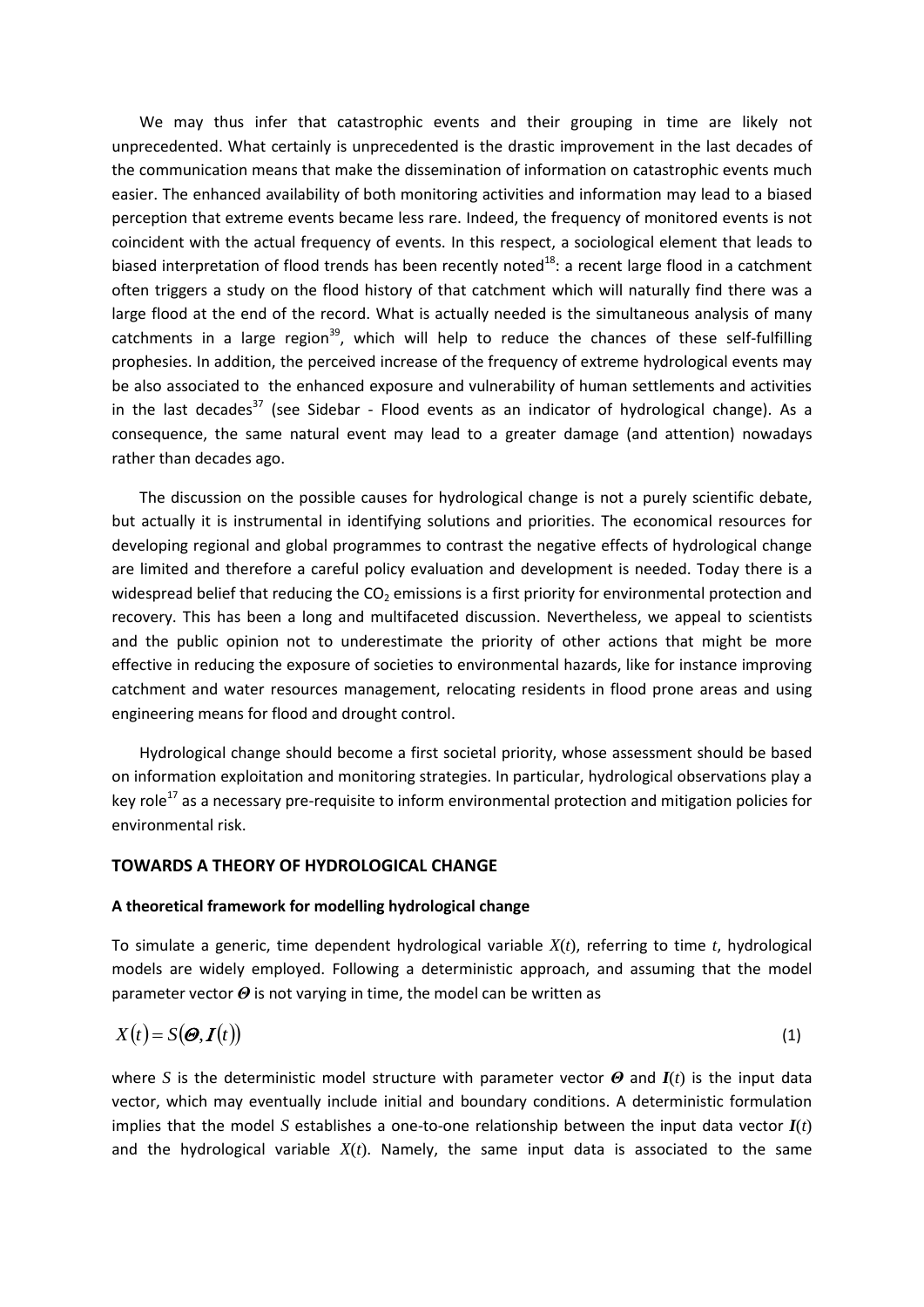hydrological response and therefore uncertainty is not directly taken into account. Conversely, if one adopts a stochastic formulation, the model can be written as adapted from<sup>40</sup>:

$$
f_X(X) = Kf_{\boldsymbol{\Theta},I}(\boldsymbol{\Theta},I)|_{X = S(\boldsymbol{\Theta},I)}
$$
\n(2)

where *X*, *Θ* and *I* are now represented as random variables (in particular *X* and *I* are components of stochastic processes and the notation implies that *Θ* and *I* are both vectors), *f* indicates a probability density function and *K* is a stochastic operator that transforms the density function *fΘ***,***<sup>I</sup>* to the density  $f_X$ . The right-hand part is evaluated at  $X = S(\theta, I)$  thus introducing the dependence on the deterministic model *S*. According to this formulation, the hydrological time series is now a realisation of the stochastic process *X* and *f* is always a (joint or marginal) density that represents the (multidimensional or one-dimensional) probability of occurrence of the considered random variables. A specific form of (2) for some assumptions has been recently outlined<sup>40,41</sup>.

The stochastic formulation (2) defines a relationship between probability distributions rather than a deterministic relationship of input and output variables, as in (1). The given input data *I* may be associated to several realisations of  $X(t)$ , therefore taking uncertainty into account in the inputoutput relationship. From a practical viewpoint, (2) is typically evaluated by Monte Carlo simulations, thus necessitating a shift from one to several hydrological model runs for the same values of inputs and parameters.

The deterministic formulation is a particular case of the stochastic one. In fact, (1) can be interpreted as a realisation of the stochastic process (2) when an assigned pair *Θ* and *I* is picked up from the probability density function *fΘ***,***I*(*Θ*,*I*) and the stochastic operator *K* is such that *KfΘ*,*<sup>I</sup>* is a Dirac  $\delta$  function resulting in  $f_X(X) = \delta(X - S(\theta, I))$ . Aiming at an integrated modelling of uncertainty and at a more general analysis, in what follows we will adopt and refer to the stochastic formulation expressed by (2), which is more appropriate for modelling change. In fact, the above one-to-one correspondence between input and output data that applies for the deterministic formulation does not apply anymore in the stochastic setting, where the one-to-one correspondence is established between probability distributions. Therefore, the stochastic approach allows a more flexible description of variability and long term fluctuations by exploiting the random properties of the considered system.

Equation (2) allows its variables to be varying or constant in time. In what follows we will always assume that inputs *I* are changing in time. However, their probability distribution *fΘ,I*(*Θ*,*I*) may not necessarily be time varying. Likewise, the parameters *Θ*, the deterministic transformation *S* and the operator *K* can either be constant or changing in time, as detailed below.

When *fΘ,I*, *Θ*, *S* and *K* do not change in time, stochastic variations may still make the hydrological model (2) capable of simulating changes in the regime of the hydrological variable *X*(*t*), therefore reproducing relevant instances of hydrological change. In fact, the presence of persistence in the system, which is exploited by the stochastic formulation, implies that external shocks, like a flood, may produce long lasting impacts that result in a long term fluctuation, or may indicate a shift to a new regime characterized by the occurrence of a cluster of floods. However, one may argue that the most interesting occurrences of change are related to permanent shifts (namely, changes in the considered variable that do not spontaneously revert to the previous state) and not to long term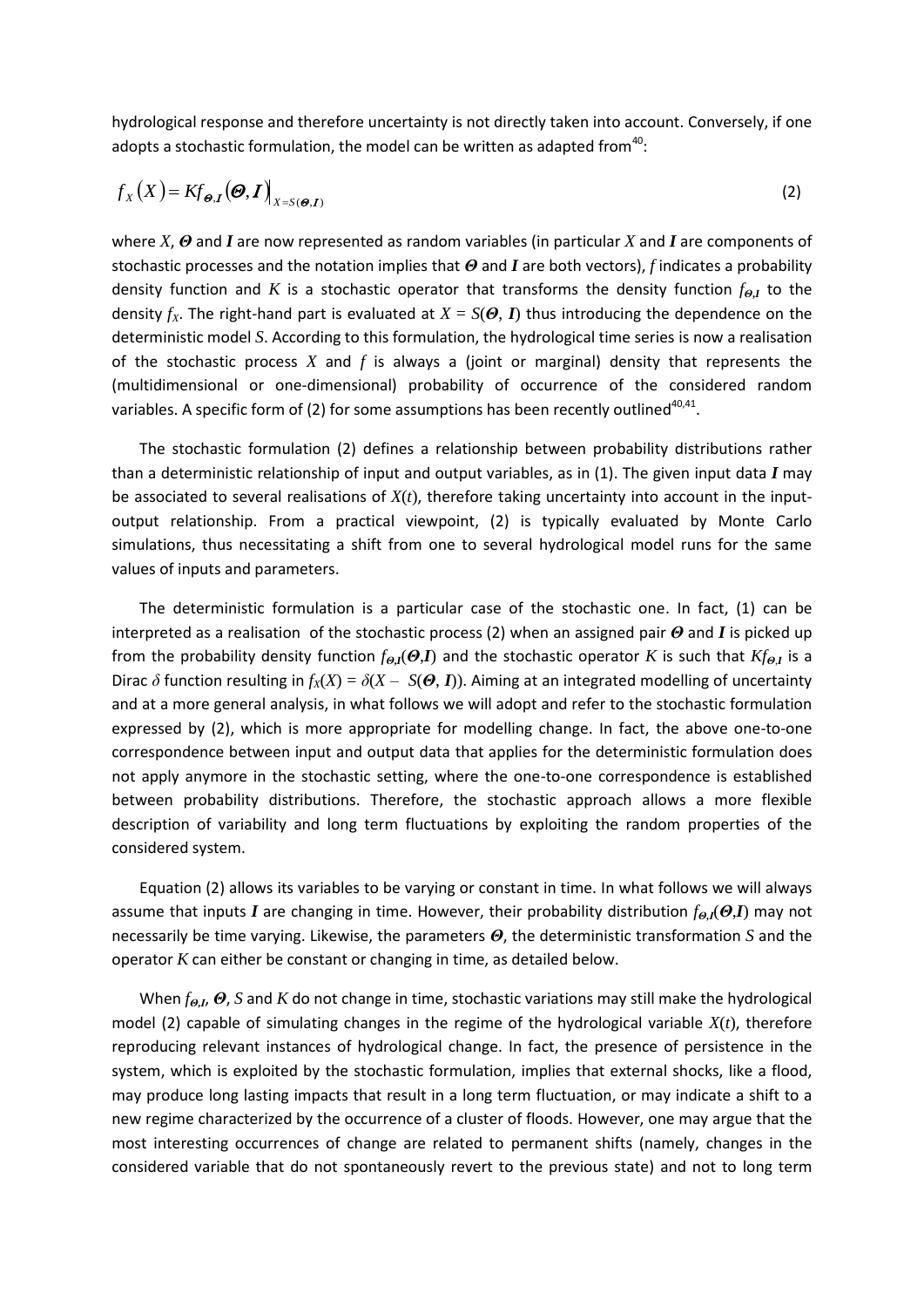fluctuations, and therefore time varying formulations are more relevant. On the one hand we may in principle agree that possible permanent shifts are interesting but, on the other hand, we note that for the sake of obtaining reliable and useful predictions one should keep the model as simple as possible. Therefore time variability of items in (2) should be introduced according to what data, evidence and understanding of physical processes suggest. The target of modelling is to make inferences and future predictions, eventually based on past data. The more items assumed time varying, the less possible inference becomes.

### *Stationarity versus non-stationarity*

Stationarity is a concept first defined in stochastics<sup>42,43</sup>: a stochastic process is called stationary if the joint probability distribution of random variables corresponding to different times, and consequently their statistical properties, do not change in time. Conversely, when the joint probability distributions are time varying, the stochastic process is non-stationary, which implies that the statistics of the considered stochastic process are deterministic functions of time<sup>10,11</sup>. The identification of a deterministic relationship that explains the change in time of some process statistics is necessary for claiming non-stationarity. The notion of non-stationarity versus stationarity has been mentioned in many recent contributions when dealing with hydrological change<sup>12,15,44</sup>, even though the definition of stationarity may have been misused<sup>45,46</sup>. We believe, however, that it is important to adhere to the correct definitions of concepts rather than revise them. Stationarity has been used for decades by engineers in several fields, with relevant implications for design and planning activities and, thereby, for society. Given that practitioners have been well aware that stationarity is a concept that refers to statistical approaches currently employed for the estimation of design variables, the classical statistical definition of stationarity should always be used, to avoid misconceptions that may negatively impact on the safety of engineering design and on the environmental risk.

Therefore, in the context of the present paper we focus on the above classical definition of stationarity<sup>42,43</sup> from which one can conclude that model (2) with time varying inputs and outputs will be stationary if *fΘ,I*, *Θ*, *S* and *K* are not varying in time. However, in view of the above premises on time variability, model (2) with all these items constant may still represent relevant occurrences of hydrological change. Thus stationarity is fully compatible with changes (i.e. long term climatic change) and long term persistence. The latter may be manifested through, e.g. the Hurst effect<sup>1,47</sup> which may induce the presence of long term fluctuations (often called multidecadal cycles or oscillations) in a stationary process. For instance, the recent global warming can be explained by means of a stationary stochastic process affected by long term persistence<sup>17,48</sup>. Therefore, two relevant implications arise: (i) stationarity can be successfully used to model certain instances of hydrological change and (ii) particular care should be taken when asserting that stochastic processes are non-stationary, even in the presence of human impact. As noticed before, to claim nonstationarity a deterministic relationship must be always defined for some process statistics.

#### *A non-stationary stochastic formulation for hydrological models*

Human induced changes in the environment, such as urbanization (or permanent land use change) and construction of dams, certainly justify an approach in which non-stationarity is assumed. If the change is abrupt and clearly located in time (e.g. in a dam construction) then piece-wise stationary modelling (e.g. one model configuration before the dam construction and one after) would be a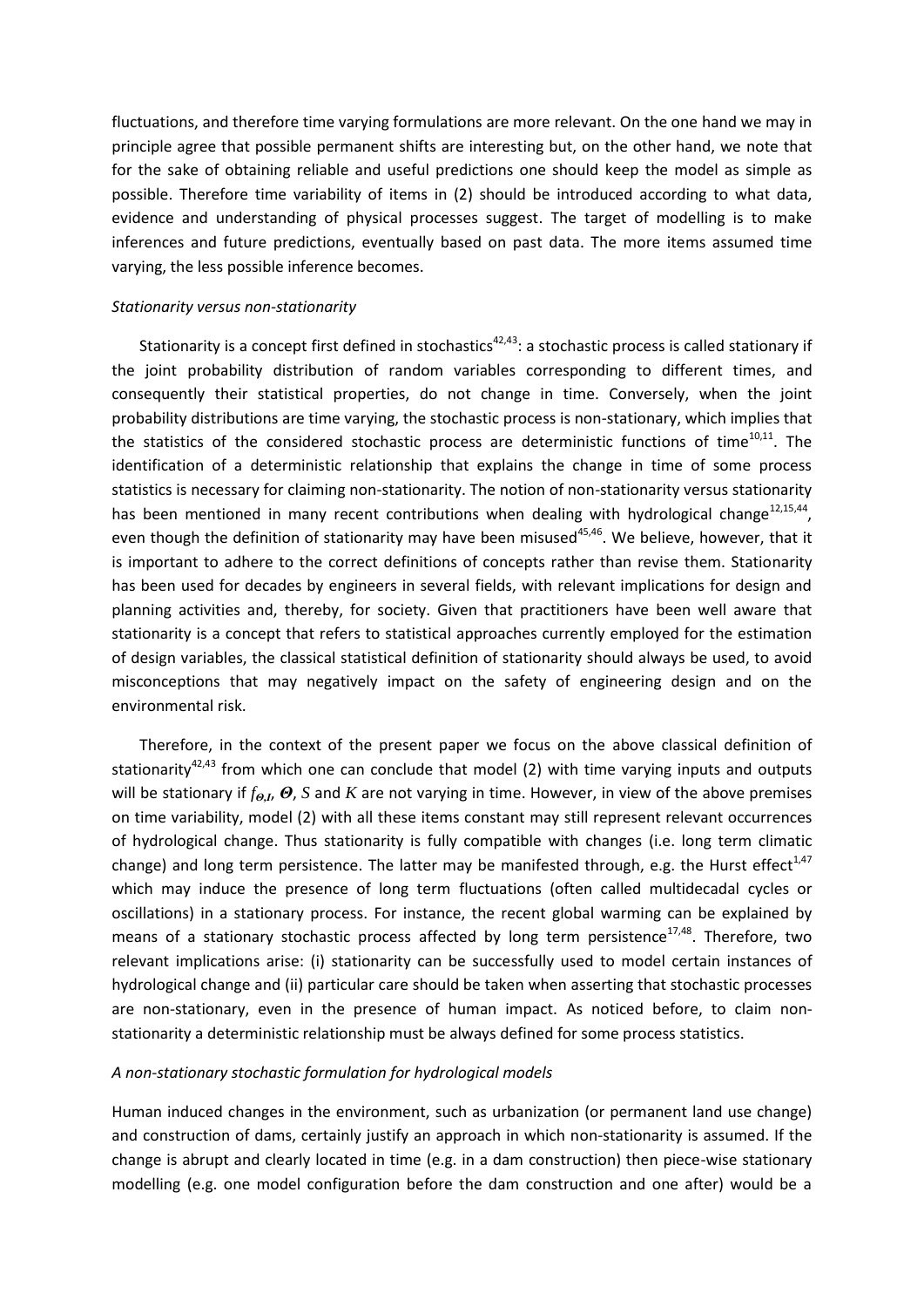simple and readily applicable solution. The case of gradual changes (i.e. slow changes along time) is more difficult to handle. This would require to consider an explicit time-dependence for at least one of the items in the stochastic model (2). We can thus distinguish among the following cases (see Fig. 1):

- 1. Non-stationary inputs *I*(t): their marginal probability density function is an explicit function of time *fI*(*I,t*), which translates into a time-dependent joint density with *Θ, fΘ,I*(*Θ*,*I*,*t*).
- 2. Time varying parameters *Θ*(*t*): in the stochastic framework presented here the parameters are regarded as random variables and thus they have a probability density *fΘ*(*Θ*). In the case of non-stationarity, the marginal density is an explicit function of time, *fΘ*(*Θ,t*)**,** and again its joint density with inputs *I* will also be a function of time, *fΘ,I*(*Θ*,*I*,*t*).
- 3. Time varying relationships between inputs and parameters: the joint density *fΘ,I*(*Θ*,*I*,*t*) is a function of time, while the marginal densities *fI*(*I*) and *fΘ*(*Θ*) are not time-dependent.
- 4. Time varying model structure *S*(*Θ*,*I*,*t*): this applies as a result of changes in the dynamics of the physical processes.
- 5. Time varying stochastic operator *K*(*t*): the change in time of *K* can be expressed indirectly as a function of the deterministic model output, either assuming a constant model *S* (so that  $K(t) = K(S(\mathbf{\Theta},\mathbf{I}))$ , where the dependence on time is introduced through the changing  $I(t)^{40}$ , or even a model *S* changing in time (so that  $K(t) = K(S(\Theta, I, t))$ .
- 6. Combinations of the above.

In conclusion, if any of the above items is an explicit function of time the resulting model would classify as non-stationary. However, when changes in time are not substantial compared to the variability of the inputs or the involved uncertainty, then a fully stationary setting is preferable because, as we already mentioned, it better supports inference and prediction. A similar reasoning applies when the effects of changes in time are annihilated during the rainfall-runoff transformation. A trivial example may be given by referring to river flow modelling through lumped models. Given that these models are not sensitive to changes in time of rainfall spatial variability, any attempt to account for the latter would end up with reduced reliability of the predictions. Accounting for nonstationarity implies an increased model complexity whose appropriateness should be carefully evaluated.

# *Recognising non-stationarity*

We clarified above that stationarity refers to models and not to real processes and therefore the question that is dealt with in this Section should be formulated as follows: "How to assess whether a non-stationary approach is a proper model for a given set of observations of a natural process?" The literature proposed several data analysis methods to support the above identification procedure, either parametric<sup>49</sup> or non-parametric such as the run test<sup>50</sup>. The outcome from these tests depends on the null hypothesis and therefore to justify a non-stationarity approach is never an easy task, which becomes more complicated if an extended set of observations is not available.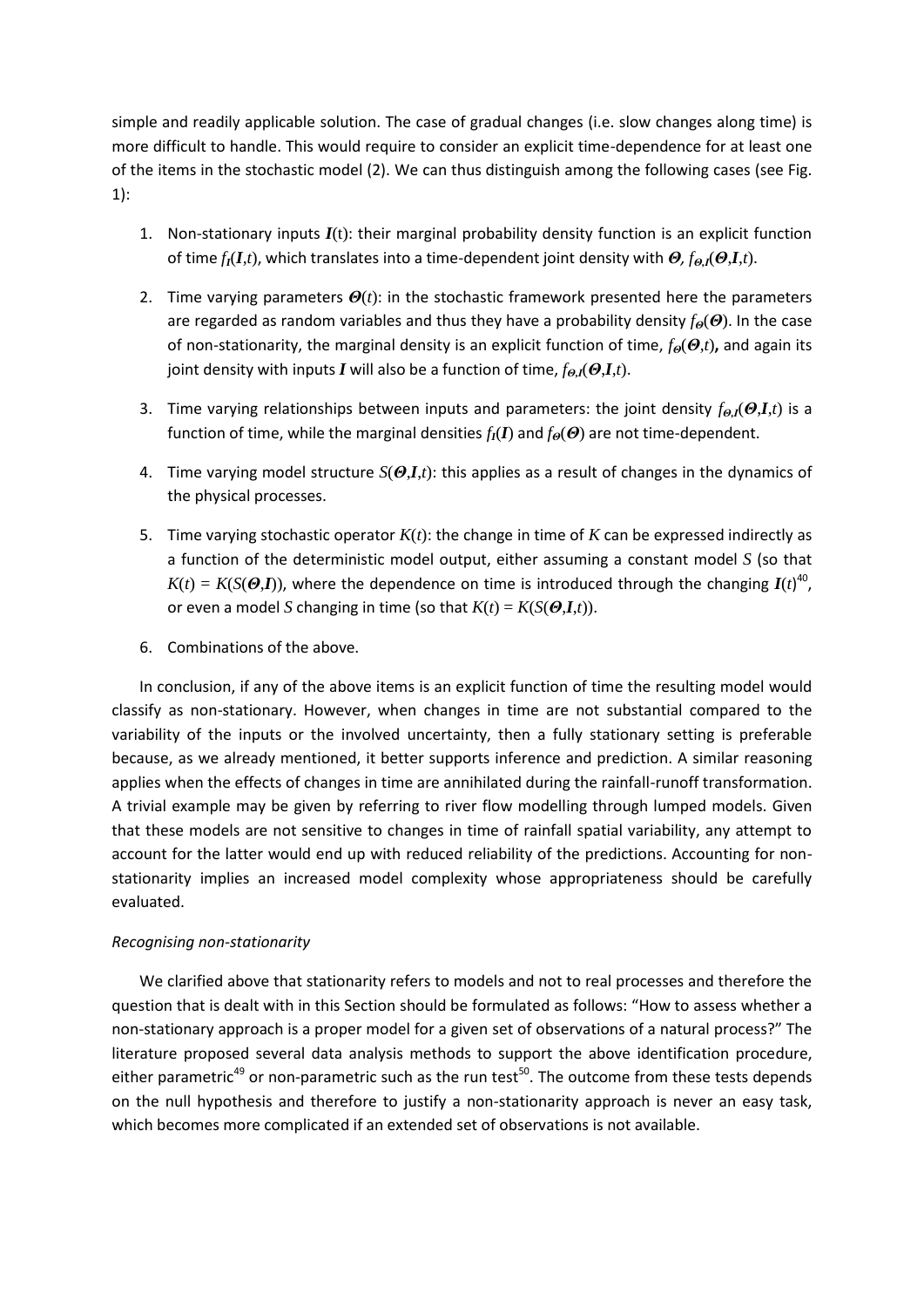The approach we promote here is to first collect extended information on the considered processes. Non-stationarity should be justified by physical evidence, which in some cases is clear, like for instance in the presence of heavy and relevant human impacts. The evidence should drive the identification of the deterministic change of the process statistics. Data analysis to support the assessment of non-stationarity must be used carefully, as usually the outcome is highly uncertain and the results heavily depend on the null hypothesis. When one is doubtful on the appropriateness of a non-stationary model, then we advise the modeller to prefer a stationary approach, in view of its reduced uncertainty and improved predictability, unless the advantage of the non-stationary formulation is clear with respect to the scope of the analysis. If a non-stationary approach is chosen, a minimum requirement would be to justify it through a split-sample approach<sup>51</sup>, so that the deterministic function describing non-stationarity is identified on one part (e.g. half) of the data set and then validated on the other part (where both parts should belong to the period affected by the change).

Ultimately, we suggest to base model selection on a comparative assessment of the results, including their uncertainty, to identify the most convenient and safest option to move forward. Hydrological models are often used for an applied purpose and therefore modelling solutions should be identified with a practical approach. Even when models are used for pure research purposes, a comparative assessment is extremely useful for hypothesis testing and gaining an improved interpretation of the physical systems. In our experience stationarity often provides the most convincing results and the most reliable predictions.

#### **Summary of modelling solutions for hydrological change**

The theoretical introduction here outlined has clarified how to model hydrological change and, in particular how to represent diverse occurrences of hydrological change by means of a single general stochastic formulation, given by model (2). However, hydrological change may be practically induced by various different physical factors which translate into several and specific modelling solutions. Therefore, it is important to summarise how to recognise the different instances of hydrological change, therefore setting the basis for a model identification procedure.

The first question for the modeller (Q1) is whether hydrological change is inducing a temporal deterministic change of the statistics of the involved hydrological variables (namely, whether some of these variables are to be modelled as non-stationary processes, see Fig. 1). A positive answer to Q1 implies that the above deterministic relationship is identified (and not just assumed to exist or deemed to be random). Whereas if the answer is negative, the classical solutions for hydrological modelling, which identify the related stationary hydrological model, can be used, perhaps with more sophisticated modelling assumptions (e.g. assuming long-term persistence). A blueprint for stochastic modelling of uncertain hydrological systems has been recently presented<sup>40</sup>, which basically relies on a multiple simulation approach that uses several different realisations for stochastic input data, stochastic parameters and stochastic model structure.

In the case of a positive answer to  $Q1$ , a second question  $(Q2)$  arises next as whether nonstationarity is induced by non-stationary input, changing parameters (due to changes in catchment behaviours, soil storage, soil properties, river roughness, hydraulic conductivity, etc.), time-varying relationship between input and parameters, or time-varying process dynamics, which translates in a time-varying model structure. In this respect, two important remarks should be framed: (i) a physical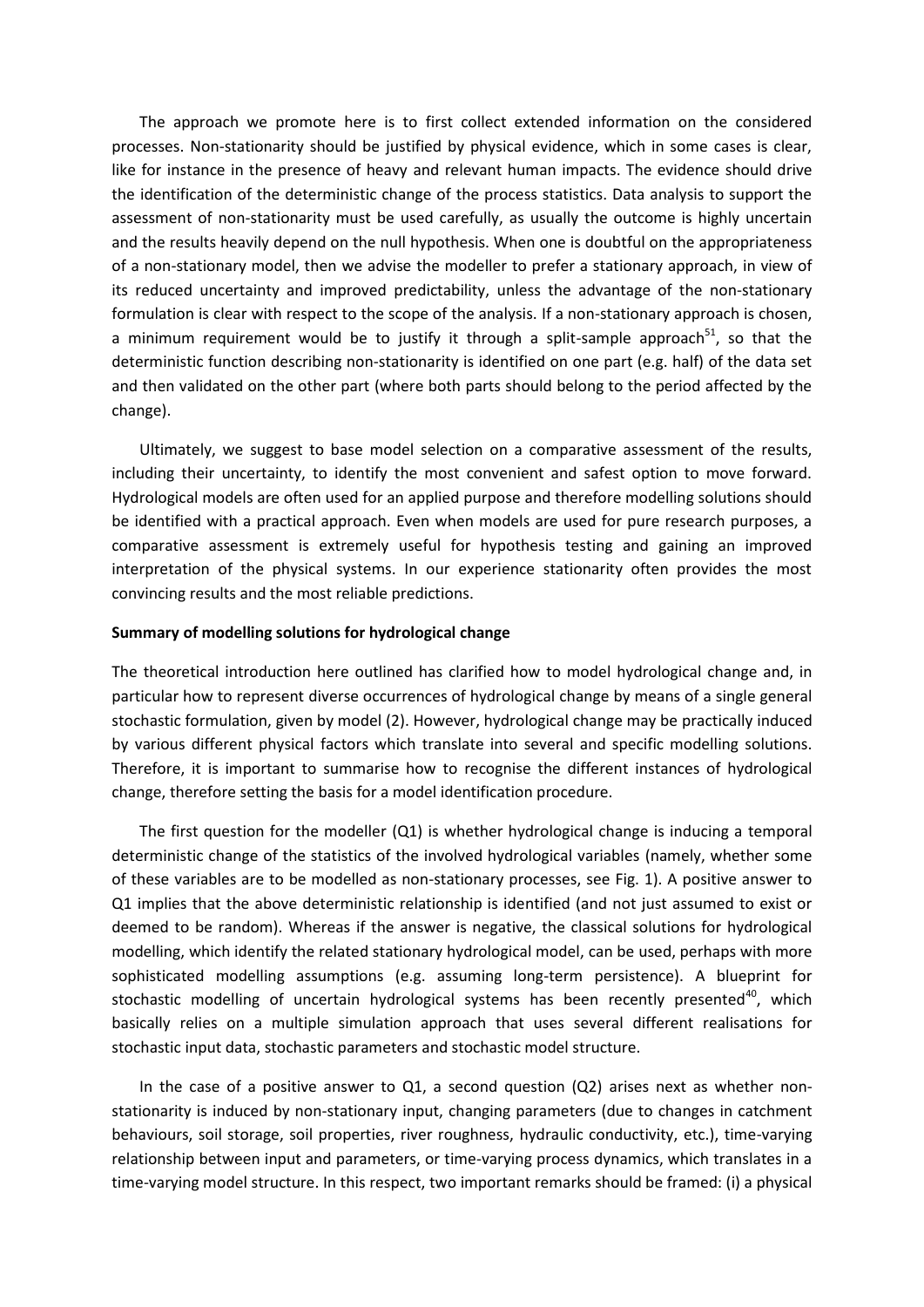explanation should be provided to justify non-stationarity in physical processes; (ii) the model uncertainty in any of the non-stationary cases will also be time varying and will generally increase, because the modelling framework becomes more complex, while the available information encapsulated in the data set is the same for all modelling options. We mentioned that this fact should be carefully considered when evaluating the opportunity to account or not for time-varying behaviours. Each hypothesis need to be tested by comparing model results and their uncertainty, therefore implying that uncertainty has a relevant role in the interpretation and modelling of hydrological change.

When non-stationarity is clearly recognised, the corresponding deterministic relationship for the statistics of hydrological variables should be identified. Therefore the stochastic expressions for  $f_{\boldsymbol{\Theta},\boldsymbol{I}}(\boldsymbol{\Theta},\boldsymbol{I},t)$  and  $Kf_{\boldsymbol{\Theta},\boldsymbol{I}}(\boldsymbol{\Theta},\boldsymbol{I},t)$  should be defined<sup>40</sup>.

#### **Model calibration and objective functions**

In hydrology, and especially in the presence of hydrological change, model calibration is of fundamental relevance. In fact, time variable parameters may inflate the estimation variance and therefore parameter uncertainty. When a stochastic formulation (Equation (2)) is adopted, an optimisation algorithm for parameter calibration should be used in order to estimate the entire probability distribution of the model parameters and not simply their expected value. An opportunity is given by the DREAM algorithm<sup>52,53</sup>. DREAM is a global optimization algorithm that makes use of population evolution like in evolutionary algorithms together with a selection rule to assess whether a candidate parameter set is to be retained. The sample of retained sets after convergence can be used to infer the probability distribution of model parameters. However, it should be noted that DREAM is computationally intensive and therefore its use may be problematic in some circumstances.

A relevant challenge is the identification of non-stationarity in the model parameters and the identification of a deterministic relationship to explain their change in time. As we mentioned when discussing the challenge of recognizing non-stationarity, our proposed approach needs to acquire much information as possible on the system. We believe that the adoption of a non-stationary approach should be always supported by physical evidence, that may potentially suggest how parameters may vary in time. For instance, several models include parameters that quantify the water storage capacity in the catchment, which may vary after heavy urbanisation. In such a case, one could assume that the change in time of the considered parameter is explained by a deterministic parametric law. The structure of such relationship could be linear or non-linear, depending on the available information. Finally, a comparative assessment of the results and their uncertainty should lead to the identification of the most feasible approach.

Whatever estimation methods and algorithms are used, an objective function needs to be selected for parameter calibration. Several options can be found in the scientific literature. Among them we may recall likelihood functions whose statistical basis is supposed to lead to a consistent parameter estimation<sup>54-57</sup>. As a matter of fact, there is an increasing preference of likelihood functions to "ad hoc" objective functions or to the classical quadratic solutions that are frequently employed in hydrology (e.g. Nash-Sutcliffe efficiency, least squares, etc.).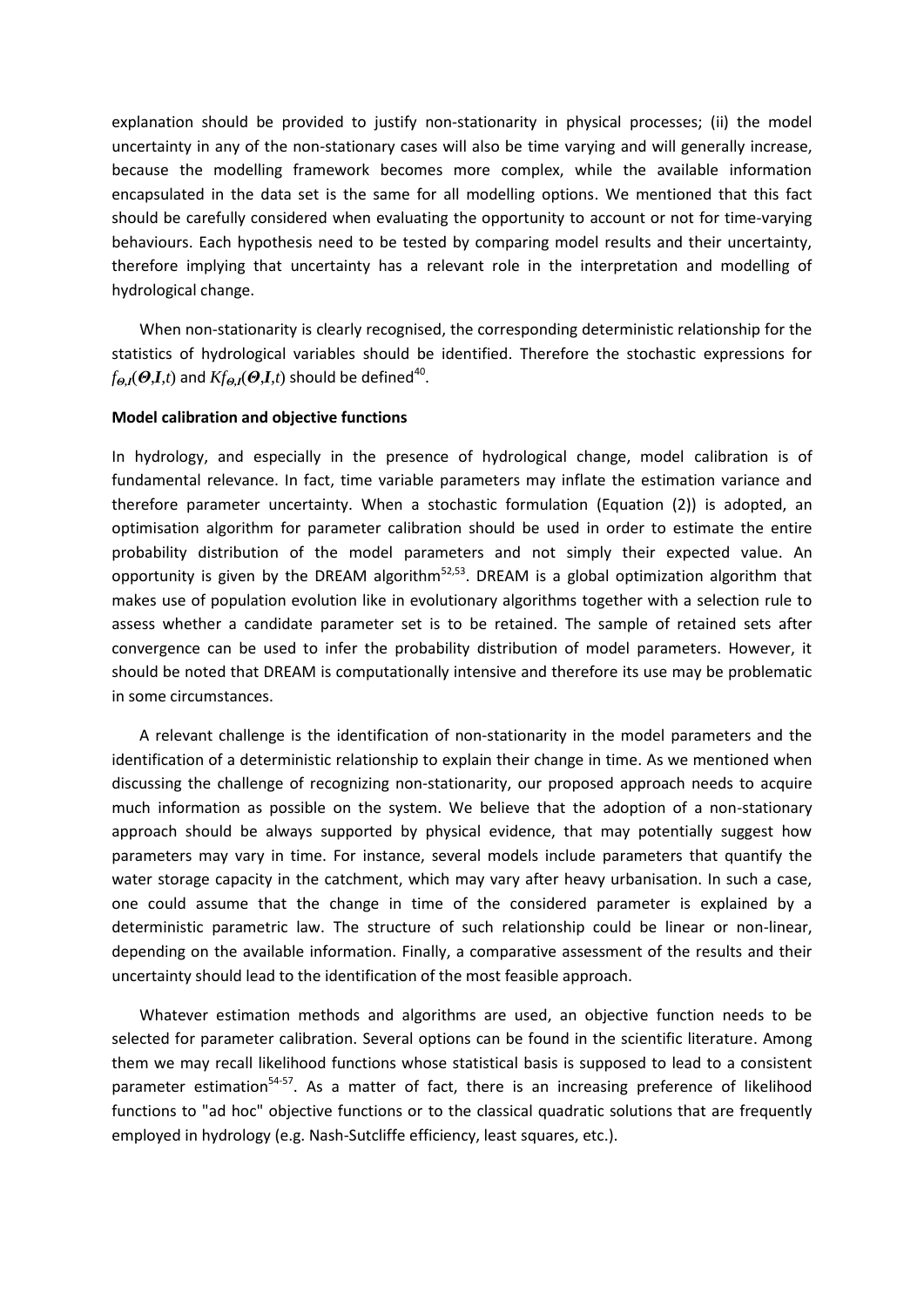Even though a statistically based estimation procedure has the advantage to infer distributional properties (like consistency and asymptotic normality), it is constrained by assumptions and hypotheses hardly satisfied when dealing with Nature, in particular in the presence of hydrological change. If the hypotheses are not fully met, the statistical properties of the estimator do not hold and therefore the advantage of using a likelihood function for parameter estimation may vanish. In this case, the use of an alternative, perhaps not statistically based, objective function should be considered, particularly if it provides a more robust estimation in view of the scope of the analysis.

To estimate the probability distribution of the model parameters, one should also note that hydrological models are never perfect<sup>58</sup>. Therefore, true values of parameters strictly speaking do not exist and the probability distributions of model parameters intimately depend on model calibration. We may thus conclude that it is unavoidable to use imperfect estimators in hydrology and therefore their use should be always motivated on a practical basis. Namely, one should prove that the underlying approximations and unsatisfied assumptions can be tolerated for the sake of reaching the purpose of the analysis, no matter if a likelihood function is used or not<sup>40</sup>.

A final point, which is important to discuss is the key role that parameter calibration plays in hydrological modelling. In the recent past several research attempts have been made to devise calibration-free approaches. Reducing calibration requirements has also been one of the targets of the PUB (Predictions in Ungauged Basins) research initiative<sup>59,60</sup>. In fact, the increased awareness of hydrological change raised the concern that data collected in the past may be not representative of current conditions and therefore calibrated models could be unable to predict change. We believe that this view is narrowing the opportunities that hydrological modelling offers for the solution of current research and applied challenges. We already expressed our opinion that uncertainty is unavoidable in hydrology and hydrological change makes uncertainty even more relevant. The presence of uncertainty implies the need for a stochastic approach and therefore the need for calibration. It will never be possible to measure the parameters of hydrological models. When data are not available, calibration could be performed by basing on expert knowledge. However, calibration based on data observations is always preferable. Past data and information are very useful to predict change, as they offer the opportunity to decipher its dynamics.

#### **Identifying the feedbacks with societal systems**

The discussion presented here has emphasized that deterministic relationships may be necessary to identify the dependence on time of (the statistics of) model input, parameters and structure for effectively modelling hydrological change. Deterministic relationships recognizing hydrological change should emerge as a fact that is scientifically explainable and testable and should not arise from either perception or belief. If one assumes that something is changing in the environment, then it is necessary to support such an assumption with data and with a clear evidence of what is changing and how. We would like to issue a call for bringing scientific evidence and data upfront, and the above need to identify sufficient evidence of changing behaviours is an opportunity to this end.

There is no doubt that many instances of hydrological change are induced by human impact and therefore the joint study and modelling of hydrology and related human actions is an essential prerequisite to formulate hypotheses and to better understand the dynamics of the complex interactions between humans and water<sup>9,61</sup>. The connection between water and humans has been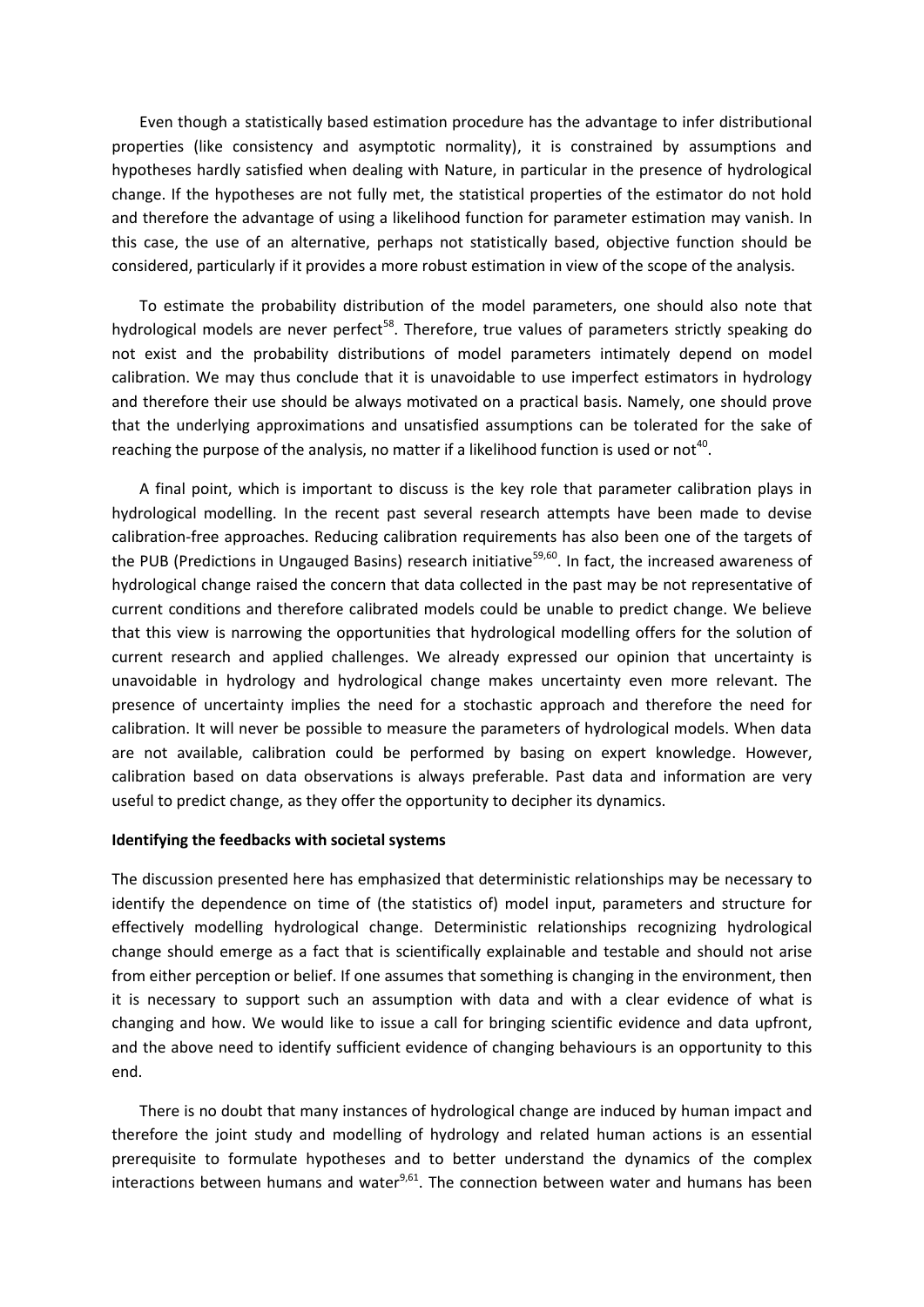formerly modelled as a one-way interaction, therefore neglecting the human impact on environmental systems. Indeed, hydrology mainly worked on pristine catchments, in order to improve the knowledge of undisturbed systems. Recently, the human impact became progressively evident. As a consequence, modern hydrology should move forward the study of human-impacted catchments and the related two-way interaction between society and water<sup>62</sup>. The analysis of human modifications on natural systems as well as societal dynamics may thus provide support to the identification of the deterministic relationships for hydrological change. These may be expressed, for instance, as functions describing the increase of urbanization and water withdrawal, which may translate into relationships explaining the change in time of model parameters and/or external forcings. The aforementioned feedbacks can be taken into account by either (i) adopting one of the six time-varying modelling solutions identified above (see Fig. 1), or (ii) using the piecewise stationary modelling stated before and even a stationary model, when feedbacks are not changing in time.

Interdisciplinarity is a necessary requirement for obtaining an improved interpretation of the links between hydrology and society. However, interdisciplinarity must be focused on the purpose of the analysis. Practical hydrological problems are decision making problems, whose optimal solutions should synthesize the contribution of the different disciplines. A potential drawback related to interdisciplinarity may be recognized, namely, the risk of being affected by the biased view of the discipline or even seeking the benefit of the discipline instead of the benefit for society (which corresponds to an efficient identification of the problem solution). Such a risk is enhanced with the increasing number of involved disciplines. The role of sister disciplines should be to provide support to the main discipline related to the specific problem: for hydrology, the role of social sciences is to contribute to the interpretation of the social dynamics to promote an efficient identification of solutions to decision making problems that are markedly technical.

The intimate relationship between humans and water has a very long history: however, there is no doubt that it recently evolved at an unprecedented pace. Focused research and a forward looking perspective are needed to set the basis for planning the future for water and society.

#### **CONCLUSION**

The future of water and society is intimately related to hydrological change, which is the result of natural variability and human impacts, either planned (e.g. for enhancing exploitation and utility of water) or resulting as side effects of multiple activities (e.g. urbanization). Natural variability and human impacts interact according to dynamics that are not fully understood, yet they are crucial for the mitigation of water-related risks and environmental planning. For this reason, hydrological change is a topical research issue today, and it is the subject of "Panta Rhei", the scientific decade 2013-2022 of the International Association of Hydrological Sciences. Hydrological change is a challenging research topic, that is rooted in the history and tradition of hydrology but, at the same time, calls for a reorganization of the way in which hydrology is studied, taught and applied. It is a challenge that requires a forward looking interdisciplinary approach to address problems that can only be solved through community efforts at all levels. The hydrological community is setting the basis to tackle the related research questions through a corporative approach and an improved global accessibility to scientific research.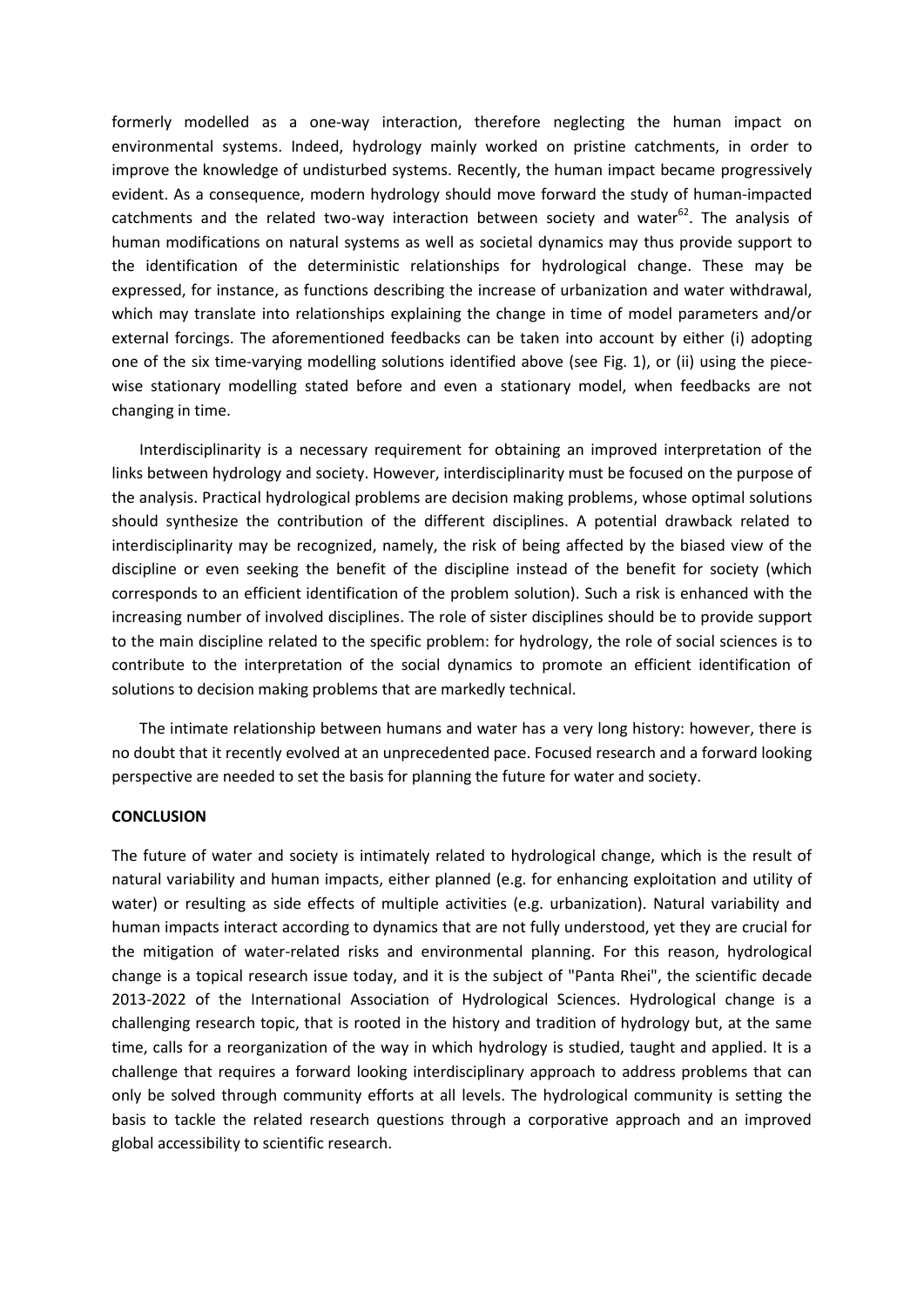This paper aims to clarify and systematise the theoretical background to model hydrological change. We promote a stochastic approach because it is general, comprehensive and it allows an integrated treatment of uncertainty, which we believe is a fundamental property of hydrological systems and tightly related to change. The study of the past, through recorded data as well as historical information related to hydrology, is the key to comprehend hydrological change. Data are an essential prerequisite to improve prediction models through a more refined interpretation and modelling of hydrological systems.

The opportunity for research in hydrology is enormously increasing therefore offering new perspectives and tools<sup>63,64</sup>. There is no doubt that hydrological change should be faced by promoting a change of research in hydrology: we are convinced that we do not need any major paradigm shift, but rather an improved focus on monitoring techniques and exploitation of information for improving the physical basis of hydrological models within a stochastic representation. This latter is necessary to take into full account the unavoidable inherent randomness of the water cycle.

#### **Acknowledgement**

The present work was developed within the framework of the "Panta Rhei" Research Initiative of the International Association of Hydrological Sciences (IAHS) and was partially supported by the SWITCH-ON EU FP7 collaborative project (grant agreement number 603587). We thank the Editors Jan Seibert and Alberto Viglione and the reviewers Uwe Ehret, Christophe Cudennec and Francesco Laio for their valuable comments and suggestions.

## **Sidebar title: Flood events as an indicator of hydrological change**

Recent flood events are often reported to be relevant evidences of hydrological change. Indeed, the damages caused by floods are steadily increasing in many countries but the triggers are not yet clearly identified and may include societal development and the associated increased urbanisation and extension of impervious areas, changes of the river network geometry and catchment alteration. From 1980 to 2012 the world-wide occurrence of flood events significantly increased from nearly 40 events per year to almost 130, with a peak of 175 events in 2006 $^{28,65}$ . Recent catastrophic flooding may be recalled here: for example, the Central Europe floods in summer 2010, the Queensland floods (Australia) in December 2010-January 2011, and the recent Sardinia flood (Italy), last November 2013. Floods are the first cause of fatalities and economic losses among natural disasters all over the world (Fig. 2). Globally, in 2011 nearly 135 million people were affected by floods and their total damage amounted to almost 70 billion USD. The recent flooding event in Sardinia, for instance, caused 17 deaths and an estimated value of nearly 890 million USD of damages<sup>66</sup>. Given that hydrological change may play a relevant role in the formation of the flood flows, an improved representation of its effects is necessary to locate the areas where priority should be given for the mitigation of the flood risk, as recommended by several international policies for flood risk mitigation.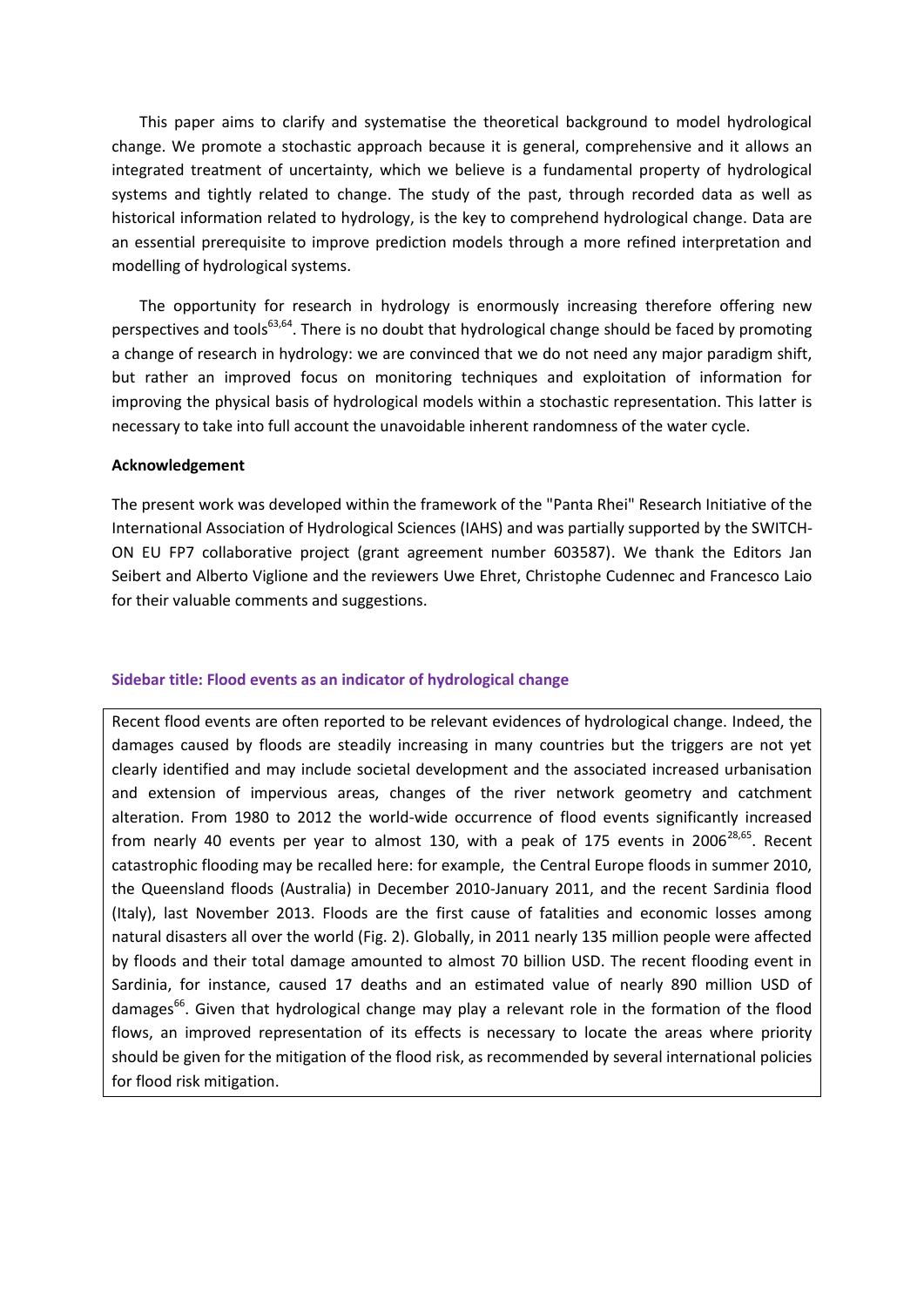# **References**

- **1.** Koutsoyiannis, D. Hydrology and change, *Hydrological Sciences Journal* 2013, 58(6):1177-1197.
- **2.** Graham LP, Hagemann S, Jaun S, Beniston M. On interpreting hydrological change from regional climate models. *Climatic Change* 2007, 81(1): 97-122.
- **3.** De Michele C, Montanari A, Rosso R. The effects of non-stationarity on the evaluation of the critical design storm. *Water Science and Technology* 1998, 37(11): 187-193.
- **4.** Ward PJ, Renssen H, Aerts JCJH, van Balen RT, Vandenberghe J. Strong increases in flood frequency and discharge of the River Meuse over the late Holocene: impacts of long-term anthropogenic land use change and climate variability. *Hydrology and Earth System Sciences* 2008, 12:159-175. doi:10.5194/hess-12-159-2008.
- **5.** Rootzén H, Katz RW. Design Life Level: Quantifying risk in a changing climate. *Water Resources Research* 2013, 49:5964–5972. doi:10.1002/wrcr.20425.
- **6.** Gebrehiwot SG, Seibert J, Gärdenäs AI, Mellander PE, Bishop K. Hydrological change detection using modeling: Half a century of runoff from four rivers in the Blue Nile Basin. *Water Resources Research* 2013, 49: 3842-3851. doi:10.1002/wrcr.20319.
- **7.** Liu M, Tian H, Yang Q, Yang J, Song X, Lohrenz SE, Cai WJ. Long-term trends in evapotranspiration and runoff over the drainage basins of the Gulf of Mexico during 1901– 2008. *Water Resources Research* 2013, 49:1988–2012. doi:10.1002/wrcr.20180.
- **8.** Brown TC, Foti R, Ramirez JA. Projected freshwater withdrawals in the United States under a changing climate. *Water Resources Research* 2013, 49:1259–1276. doi:10.1002/wrcr.20076.
- **9.** Montanari A, Young G, Savenije HHG, Hughes D, Wagener T, Ren LL, Koutsoyiannis D, Cudennec C, Toth E, Grimaldi S, *et al*. "Panta Rhei - Everything Flows": Change in hydrology and society - The IAHS Scientific Decade 2013–2022. *Hydrological Sciences Journal* 2013, 58(6):1256-1275.
- **10.** Koutsoyiannis D. Hurst-Kolmogorov dynamics as a result of extremal entropy production. *Physica A: Statistical Mechanics and its Applications* 2011, 390(8):1424–1432.
- **11.** Koutsoyiannis D. Hurst-Kolmogorov dynamics and uncertainty. *Journal of the American Water Resources Association* 2011, 47(3):481–495.
- **12.** Thompson SE, Sivapalan M, Harman CJ, Srinivasan V, Hipsey MR, Reed P, Montanari A, Blöschl G. Developing predictive insight into changing water systems: use-inspired hydrologic science for the Anthropocene. *Hydrology and Earth System Sciences* 2013, 17:5013-5039. doi:10.5194/hess-17-5013-2013.
- **13.** Steinschneider S, Yang YCE, Brown C. Panel regression techniques for identifying impacts of anthropogenic landscape change on hydrologic response. *Water Resources Research* 2013, 49: 7874–7886. doi:10.1002/2013WR013818.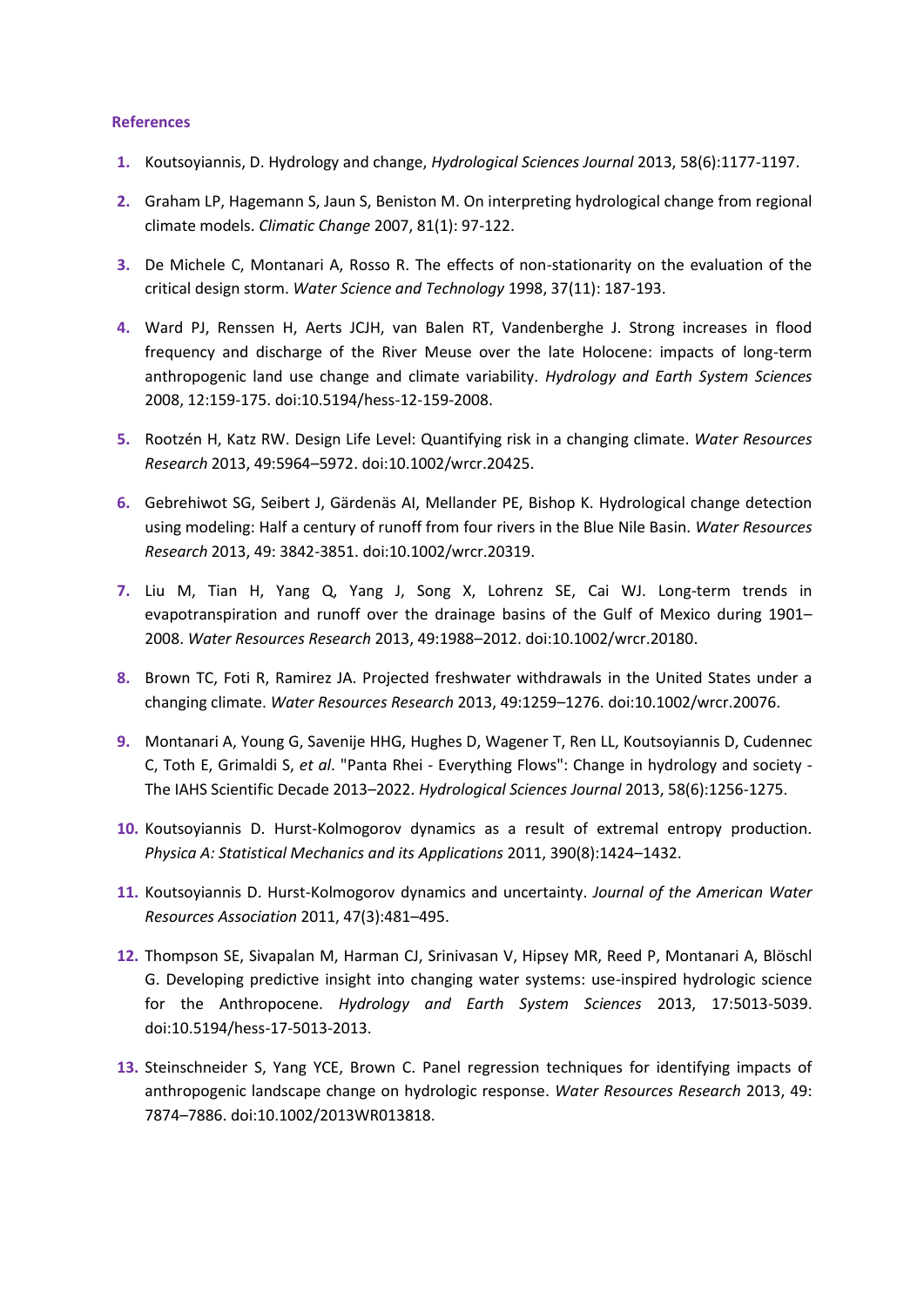- **14.** Di Baldassarre G, Viglione A, Carr G, Kuil L, Salinas JL, Blöschl G. Socio-hydrology: conceptualising human-flood interactions. *Hydrology and Earth System Sciences* 2013, 17:3295- 3303. doi:10.5194/hess-17-3295-2013.
- **15.** Ehret U, Gupta HV, Sivapalan M, Weijs SV, Schymanski SJ, Blöschl G, Gelfan AN, Harman C, Kleidon A, Bogaard TA *et al*. Advancing catchment hydrology to deal with predictions under change, *Hydrology and Earth System Sciences Discussion* 2013, 10:8581-8634. doi:10.5194/hessd-10-8581-2013.
- **16.** Viglione A, Di Baldassarre G, Brandimarte L, Kuil L, Carr G, Salinas JL, Scolobig A, Blöschl G. Insights from socio-hydrology modelling on dealing with flood risk – Roles of collective memory, risk-taking attitude and trust. *Journal of Hydrology* 2014. http://dx.doi.org/10.1016/j.jhydrol.2014.01.018.
- **17.** Koutsoyiannis D, Montanari A, Lins HF, Cohn TA. Climate, hydrology and freshwater: towards an interactive incorporation of hydrological experience into climate research. *Hydrological Sciences Journal* 2009, 54:394-405.
- **18.** Blöschl G, Montanari A. Climate change impacts-throwing the dice?, *Hydrological Processes*  2010, 24(3):374-381. doi:10.1002/hyp.7574.
- **19.** Buytaert W, De Bièvre B. Water for cities: The impact of climate change and demographic growth in the tropical Andes. *Water Resources Research* 2012, 48:W08503. doi:10.1029/2011WR011755.
- **20.** Steinschneider S, Polebitski A, Brown C, Letcher BH. Toward a statistical framework to quantify the uncertainties of hydrologic response under climate change. *Water Resources Research* 2012, 48:W11525. doi:10.1029/2011WR011318.
- **21.** Wang D, Alimohammadi N. Responses of annual runoff, evaporation, and storage change to climate variability at the watershed scale. *Water Resources Research* 2012, 48:W05546. doi:10.1029/2011WR011444.
- **22.** Wi S, Dominguez F, Durcik M, Valdes J, Diaz HF, Castro CL. Climate change projection of snowfall in the Colorado River Basin using dynamical downscaling. *Water Resources Research* 2012, 48:W05504. doi:10.1029/2011WR010674.
- **23.** Awange JL, Anyah R, Agola N, Forootan E, Omondi P. Potential impacts of climate and environmental change on the stored water of Lake Victoria Basin and economic implications. *Water Resources Research* 2013, 49:8160–8173. doi:10.1002/2013WR014350.
- **24.** Crosbie RS, Scanlon BR, Mpelasoka FS, Reedy RC, Gates JB, Zhang L. Potential climate change effects on groundwater recharge in the High Plains Aquifer, USA. *Water Resources Research* 2013, 49:3936–3951. doi:10.1002/wrcr.20292.
- **25.** Moody P, Brown C. Robustness indicators for evaluation under climate change: Application to the upper Great Lakes. *Water Resources Research* 2013, 49:3576–3588. doi:10.1002/wrcr.20228.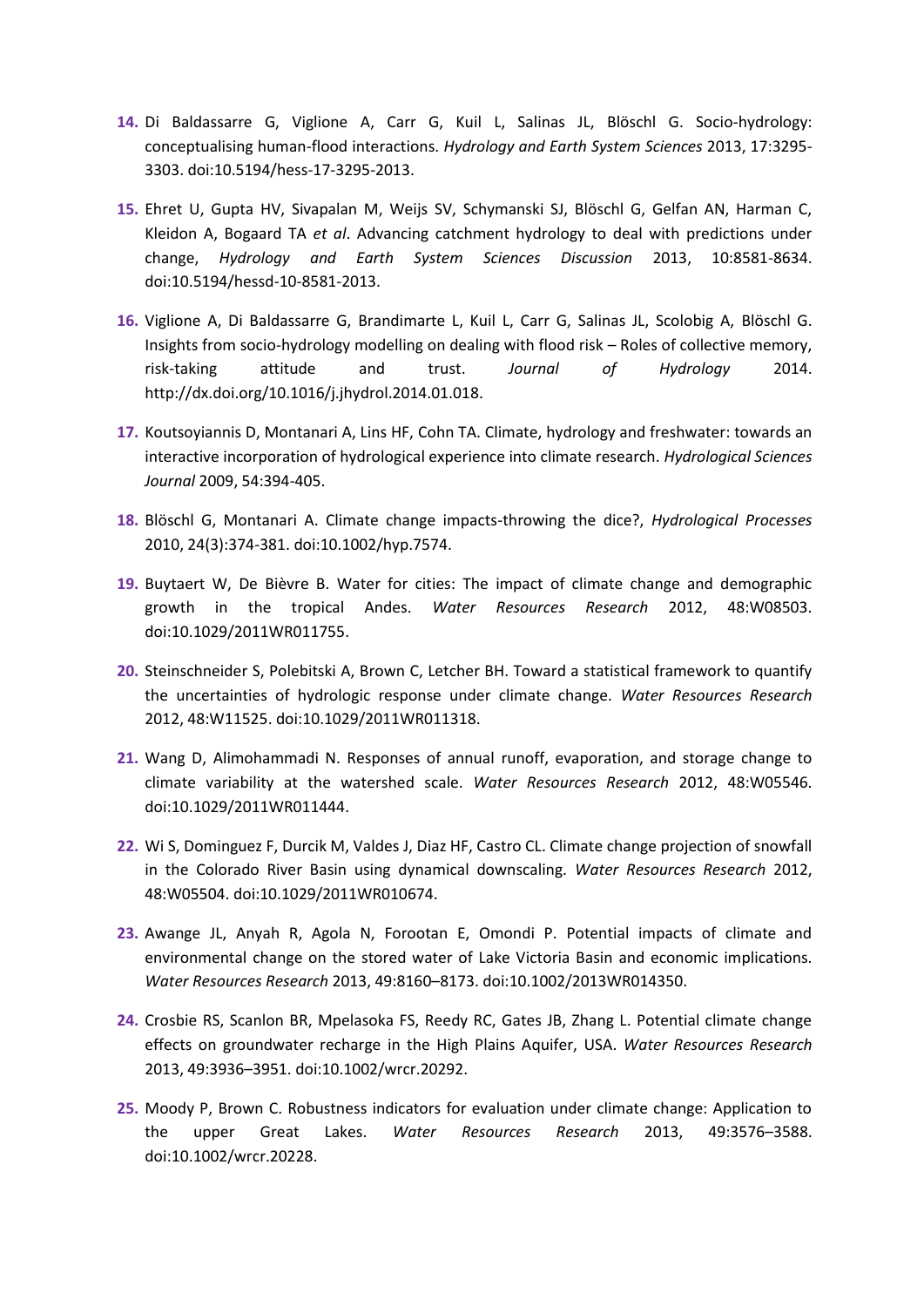- **26.** Ragettli S, Pellicciotti F, Bordoy R, Immerzeel WW. Sources of uncertainty in modeling the glaciohydrological response of a Karakoram watershed to climate change. *Water Resources Research* 2013, 49:6048–6066. doi:10.1002/wrcr.20450.
- **27.** Teegavarapu, RSV. Climate change-sensitive hydrologic design under uncertain future precipitation extremes. *Water Resources Research* 2013, 49:7804–7814. doi:10.1002/2013WR013490.
- **28.** Kundzewicz ZW, Kanae S, Seneviratne SI, Handmer J, Nicholls N, Peduzzi P, Mechler R, Bouwer LM, Arnell N, Mach K *et al*. Flood risk and climate change: global and regional perspectives. *Hydrological Sciences Journal* 2013, 59(1):1-28.
- **29.** Markonis Y, Koutsoyiannis D. Climatic variability over time scales spanning nine orders of magnitude: connecting Milankovitch cycles with Hurst-Kolmogorov dynamics. *Surveys in Geophysics* 2013, 34(2):181-207. doi: 10.1007/s10712-012-9208-9.
- **30.** Anagnostopoulos GG, Koutsoyiannis D, Christofides A, Efstratiadis A, Mamassis N. A comparison of local and aggregated climate model outputs with observed data. *Hydrological Sciences Journal* 2010, 55(7): 1094–1110.
- **31.** Kundzewicz ZW, Stakhiv EZ. Are climate models "ready for prime time" in water resources management applications, or is more research needed?. *Hydrological Sciences Journal* 2010, 55(7):1085-1089. doi: 10.1080/02626667.2010.513211.
- **32.** Huard, D. A black eye for the Hydrological Sciences Journal. Discussion of "A comparison of local and aggregated climate model outputs with observed data" by GG Anagnostopoulos et al. (*Hydrological Sciences Journal* 2010, 55(7):1094–1110). *Hydrological Sciences Journal* 2010, 56(7):1330–1333.
- **33.** Koutsoyiannis D, Christofides A, Efstratiadis A, Anagnostopoulos GG, Mamassis N. Scientific dialogue on climate: is it giving black eyes or opening closed eyes? Reply to "A black eye for the Hydrological Sciences Journal" by D Huard*. Hydrological Sciences Journal* 2011, 56(7):1334– 1339.
- **34.** Chen J, Brissette FP, Chaumont D, Braun M. Finding appropriate bias correction methods in downscaling precipitation for hydrologic impact studies over North America. *Water Resources Research* 2013, 49:4187–4205. doi:10.1002/wrcr.20331.
- **35.** Woldemichael AT, Hossain F, Pielke Sr R, Beltrán-Przekurat A. Understanding the impact of dam-triggered land use/land cover change on the modification of extreme precipitation. *Water Resources Research* 2012, 48:W09547. doi:10.1029/2011WR011684.
- **36.** Voss KA, Famiglietti JS, Lo M, de Linage C, Rodell M, Swenson SC. Groundwater depletion in the Middle East from GRACE with implications for transboundary water management in the Tigris-Euphrates-Western Iran region. *Water Resources Research* 2013, 49:904-914. doi:10.1002/wrcr.20078.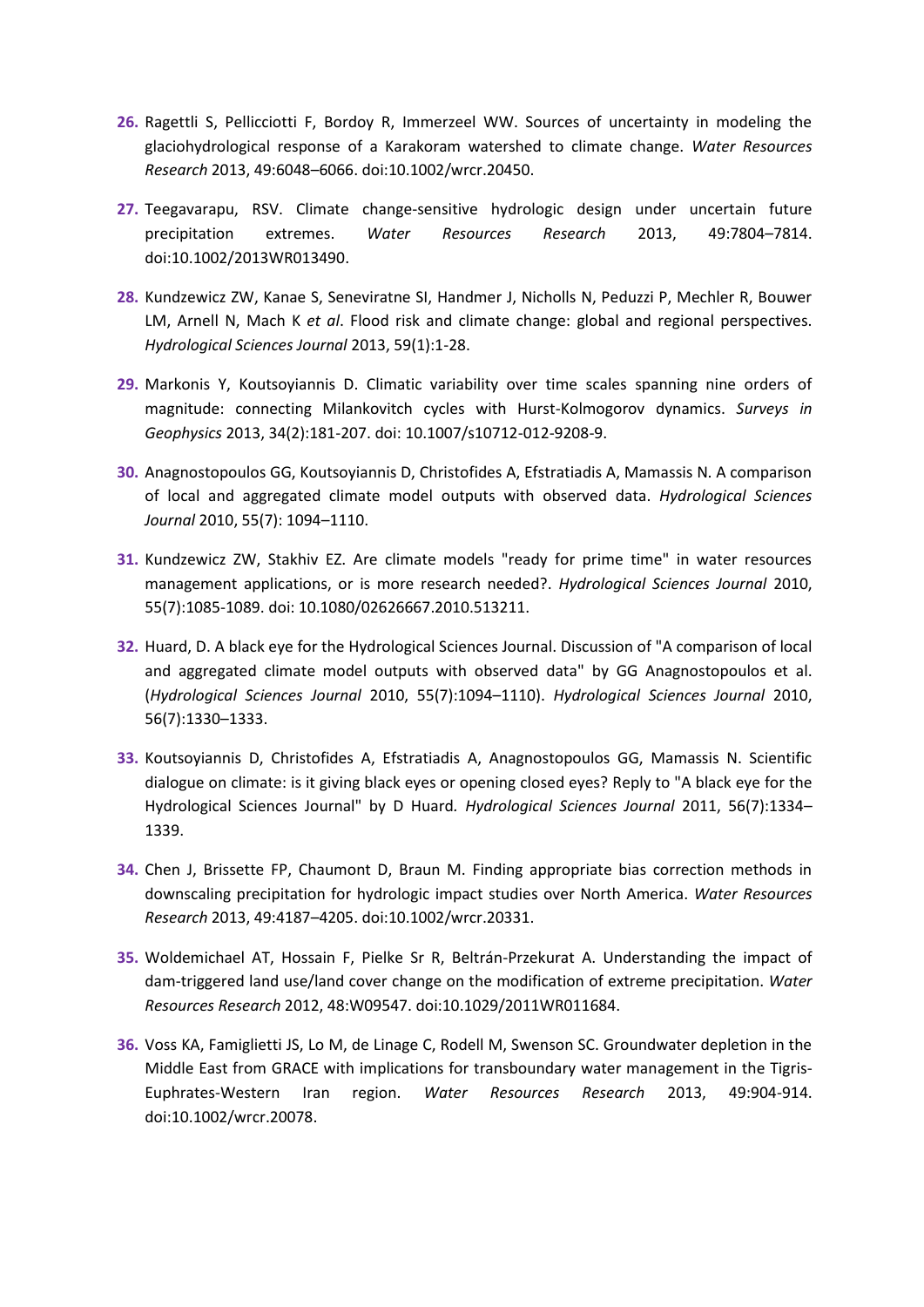- **37.** Di Baldassarre G, Montanari A, Lins HF, Koutsoyiannis D, Brandimarte L, Blöschl G. Flood fatalities in Africa: from diagnosis to mitigation. *Geophysical Research Letters* 2010, 37:L22402. doi:10.1029/2010GL045467.
- **38.** Tousson O. Mémoire sur l'histoire du Nil. Mémoires de l'Institut d'Egypte, 9, Cairo, 1925.
- **39.** Gupta HV, Perrin C, Blöschl G, Montanari A, Kumar R, Clark M, Andréassian V. Large-sample hydrology: a need to balance depth with breadth. *Hydrology and Earth System Sciences* 2014, 18:463-477. doi:10.5194/hess-18-463-2014.
- **40.** Montanari A, Koutsoyiannis D. A blueprint for process-based modeling of uncertain hydrological systems. *Water Resources Research* 2012, 48:W09555. doi:10.1029/2011WR011412.
- **41.** Sikorska AE, Montanari A, Koutoyiannis D. Estimating the uncertainty of hydrological predictions through data-driven resampling techniques. *ASCE Journal of Hydrologic Engineering* 2014.
- **42.** Kolmogorov A. Über die analytischen Methoden in del Wahrscheinlichkeisrchnung. *Mathematische Annalen* 1931, 104:415-458.
- **43.** Khintchine A. Korrelationstheorie der stationären stochastischen Prozesse, *Mathematische Annalen* 1934, 109(1):604-615.
- **44.** Milly PCD, Betancourt J, Falkenmark M, Hirsch RM, Kundzewicz ZW, Lettenmaier DP, Stouffer RJ. Stationarity is dead: whither water management?. *Science* 2008, 319(5863):573-574. doi:10.1126/science.1151915.
- **45.** Koutsoyiannis D, Montanari A. Negligent killing of scientific concepts: the stationarity case. *Hydrological Sciences Journal* 2014 (in review).
- **46.** Montanari A, Koutsoyiannis D. Modeling and mitigating natural hazards: stationarity is immortal! In preparation, 2014.
- **47.** Hurst H. Long Term Storage Capacity of Reservoirs. *Transactions of the American Society of Civil Engineers* 1951, 116:770-799.
- **48.** Koutsoyiannis D, Montanari A. Statistical analysis of hydroclimatic time series: Uncertainty and insights. *Water Resources Research* 2007, 43(5):W05429. doi:10.1029/2006WR005592.
- **49.** Priestley MB, Subba Rao, T. A test for non-stationarity of time-series. *Journal of the Royal Statistical Society. Series B (Methodological)* 1969, 31(1):140-149.
- **50.** Bradley, JV. Distribution-Free Statistical Tests. Herman HJ Lynge and Søn A/S, New Jersey, 1968.
- **51.** Klemeš V. Dilettantism in hydrology: transition or destiny. Water Resources Research 1986, 22:177S-188S.
- **52.** Vrugt JA, Robinson BA. Improved evolutionary optimization from genetically adaptive multimethod search. *Proceedings of the National Academy of Sciences of the United States of America* 2007, 1(4):708–711.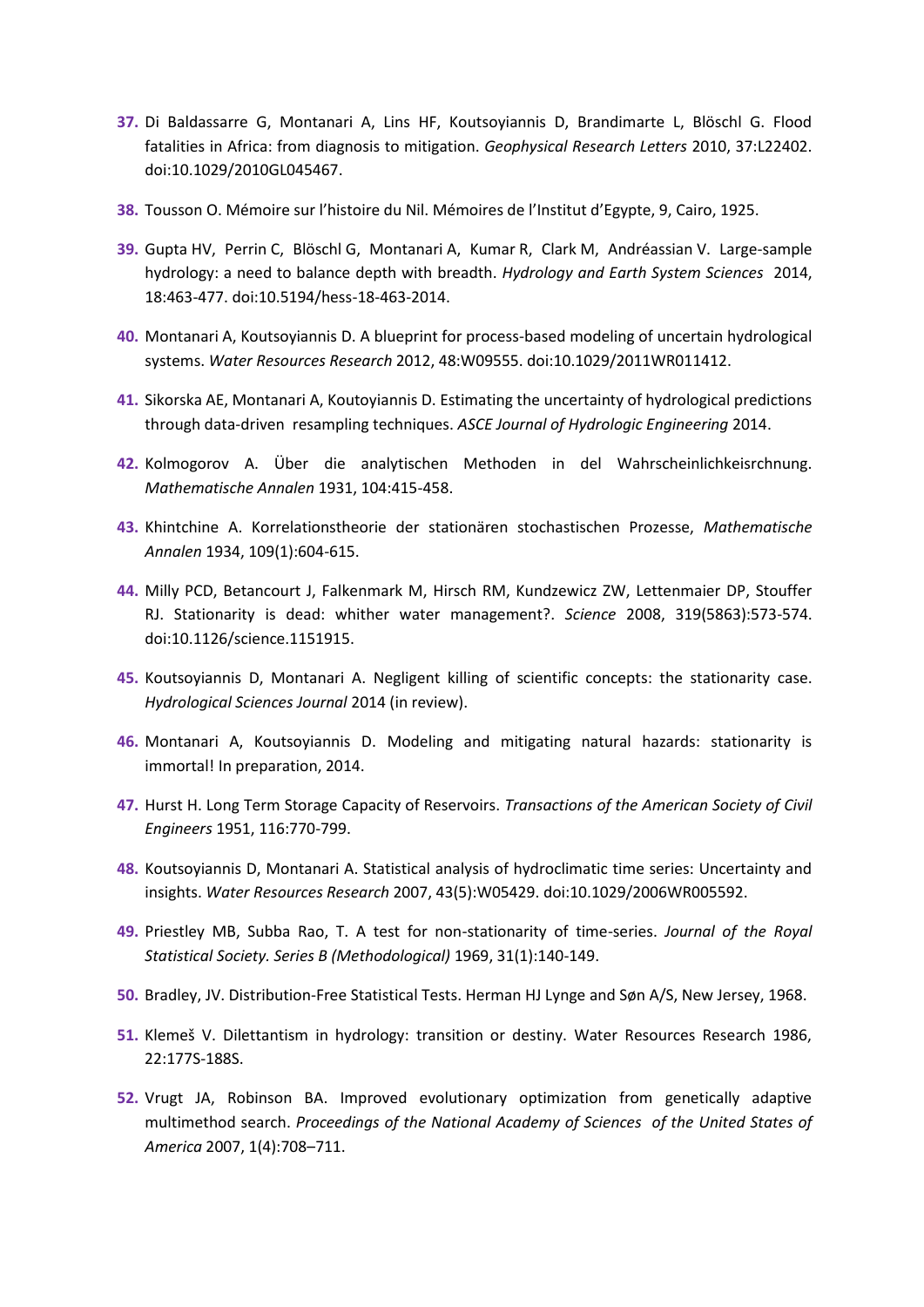- **53.** Laloy E, Vrugt JA. High-dimensional posterior exploration of hydrologic models using multipletry DREAM(ZS) and high-performance computing. *Water Resources Research* 2012, 48:W01526. doi:10.1029/2011WR010608.
- **54.** Schoups G, Vrugt JA. A formal likelihood function for parameter and predictive inference of hydrologic models with correlated, heteroscedastic, and nonGaussian errors. *Water Resources Research* 2010, 46:W10531. doi:10.1029/2009WR008933.
- **55.** Pianosi F, Raso L. Dynamic modeling of predictive uncertainty by regression on absolute errors. *Water Resources Research* 2012, 48:W03516. doi:10.1029/2011WR010603.
- **56.** Del Giudice D, Honti M, Scheidegger A, Albert C, Reichert P, Rieckermann J. Improving uncertainty estimation in urban hydrological modeling by statistically describing bias. *Hydrology and Earth System Sciences* 2013, 17:4209-4225. doi:10.5194/hess-17-4209-2013.
- **57.** Montanari A, Koutsoyiannis D. Reply to "Comment on 'A blueprint for process-based modeling of uncertain hydrological systems' " by G Nearing, under review, 2014.
- **58.** Beven K. Causal models as multiple working hypotheses about environmental processes. *Comptes Rendus Geoscience* 2012, 344(2):77-88.
- **59.** Sivapalan M, Takeuchi K, Franks SW, Gupta VK, Karambiri H, Lakshmi V, Liang X, McDonnell JJ, Mendiondo EM, O'Connell PE *et al*. IAHS Decade on Predictions in Ungauged Basins (PUB), 2003–2012: Shaping an exciting future for the hydrological sciences. *Hydrological Sciences Journal* 2003, 48(6):857-880. doi: 10.1623/hysj.48.6.857.51421.
- **60.** Hrachowitz M, Savenije HHG, Blöschl G, McDonnell JJ, Sivapalan M, Pomeroy JW, Arheimer B, Blume T, Clark MP, Ehret U *et al*. A decade of Predictions in Ungauged Basins (PUB)—a review. *Hydrological Sciences Journal* 2013, 58 (6):1198–1255. doi: 10.1080/02626667.2013.803183.
- **61.** Sivapalan M, Savenije HHG, Blöschl G. Socio-hydrology: a new science of people and water. *Hydrological Processes* 2012, 26:1270–1276. doi: 10.1002/hyp.8426.
- **62.** Nalbantis I, Efstratiadis A, Rozos E, Kopsiafti M, Koutsoyiannis D. Holistic versus monomeric strategies for hydrological modelling of human-modified hydrosystems. *Hydrology and Earth System Sciences* 2011, 15:743–758. doi:10.5194/hess-15-743-2011.
- **63.** Blöschl G. Hydrologic synthesis: Across processes, places, and scales. *Water Resources Research* 2006, 42:W03S02. doi:10.1029/2005WR004319.
- **64.** Wagener T, Montanari A. Convergence of approaches toward reducing uncertainty in predictions in ungauged basins. *Water Resources Research* 2011, 47. doi:10.1029/2010WR009469.
- **65.** EM-DAT: The OFDA/CRED International Disaster Database **[www.emdat.be](http://www.emdat.be/) -** Université catholique de Louvain - Brussels - Belgium (accessed January 10 2014).
- **66.** Sardinia Civil Protection **http://www.sardegnaambiente.it/protezionecivile/** (accessed February 6 2014)